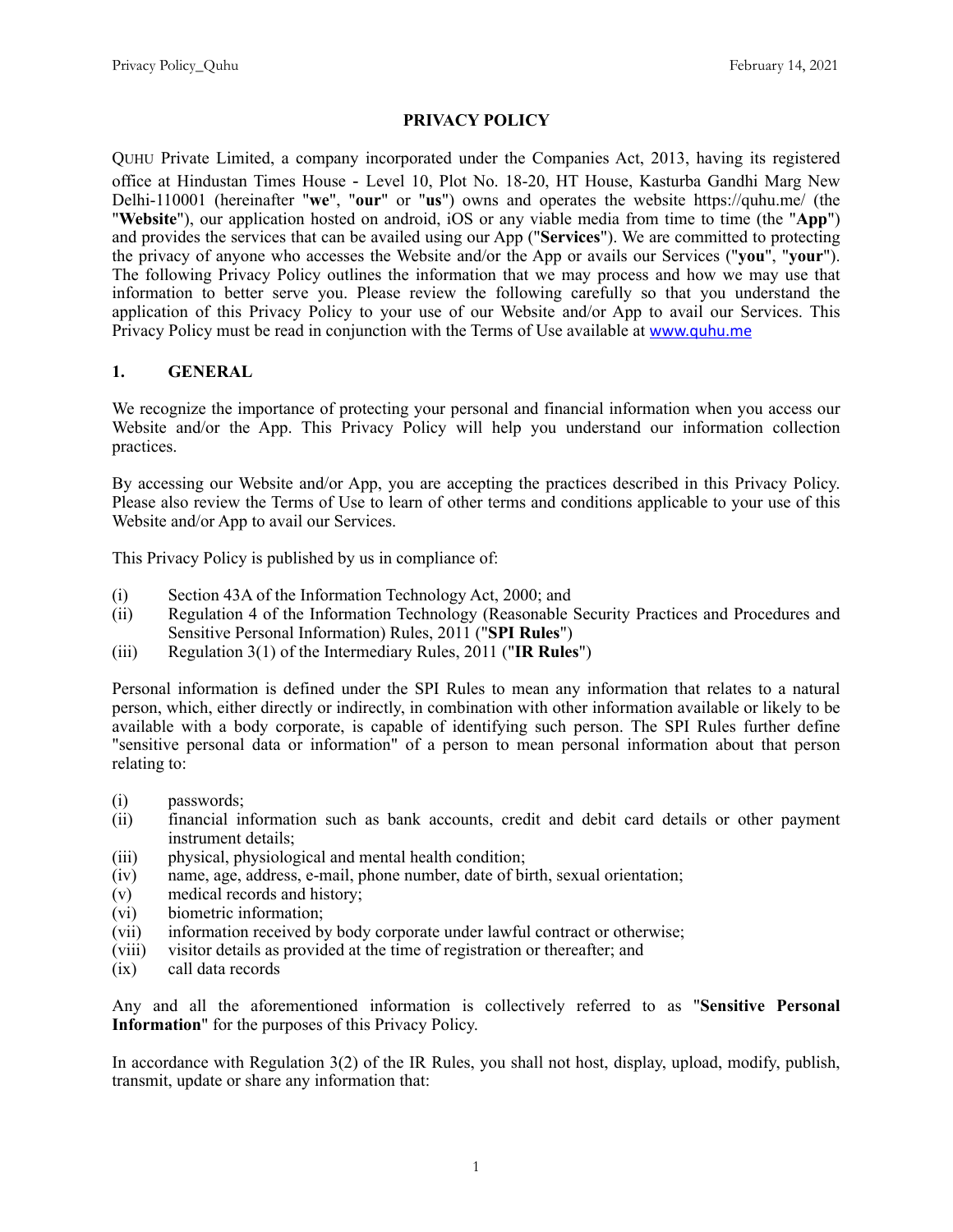- (i) belongs to another person and to which the user does not have any right to;
- (ii) is grossly harmful, harassing, blasphemous defamatory, obscene, pornographic, paedophilic, libellous, invasive of another's privacy, hateful, or racially, ethnically objectionable, disparaging, relating or encouraging money laundering or gambling, or otherwise unlawful in any manner whatever;
- (iii) harm minors in any way;
- (iv) infringes any patent, trademark, copyright or other proprietary rights;
- (v) violates any law for the time being in force;
- (vi) deceives or misleads the addressee about the origin of such messages or communicates any information which is grossly offensive or menacing in nature;
- (vii) impersonates another person;
- (viii) contains software viruses or any other computer code, files or programs designed to interrupt, destroy or limit the functionality of any computer resource;
- (ix) threatens the unity, integrity, defence, security or sovereignty of India, friendly relations with foreign states, or public order or causes incitement to the commission of any cognisable offence or prevents investigation of any offence or is insulting any other nation.

### **2. CHANGES TO THIS PRIVACY POLICY**

We reserve the right to change, modify, add, or remove portions of this Privacy Policy at any time for any reason. Such changes shall be effective immediately upon posting of the latest Privacy Policy on the Website and/or the App. We suggest that you review the updated Privacy Policy periodically for changes. The latest version of our Privacy Policy can be accessed from a link on our Website and/or App. You acknowledge that by accessing our Website and/or App after we have posted changes to this Privacy Policy, you are agreeing to the terms of the Privacy Policy as on the date of such use.

#### **3. INFORMATION COLLECTION AND USE**

We only collect your Sensitive Personal Information to conduct our business and to enable us to deliver and improve our Services and will only disclose your Sensitive Personal Information in accordance with our Privacy Policy. If we want to use it for any other purpose, we will obtain your prior consent. In order to access certain features and benefits of our Services, you may be required to submit/share your Sensitive Personal Information. If you decline to submit any required Sensitive Personal Information to us, then we reserve the right to refuse/decline to provide the Services to you.

Apart from your Sensitive Personal Information, we may also track other information, including, but not limited to the following:

- (i) For everyone who visits our payment gateway to undertake a transaction, we log IP addresses, the type of operating system that your computer uses, and the type of browser software used by you. From the IP address, we can determine the ISP and the geographic location of your point of connectivity.
- (ii) "**Profiling Information**" which includes:
	- Information about your navigation using our Services, for example the URLs of websites, which you visit and from which you request downloads.
	- Your contact details such as your name, sex, physical addresses, postal addresses, and contact numbers.
	- Payment related account information: Your account history with us including (without limitations) all billing information and communications, payment history etc. You may update your Profiling Information at any time by using the personalize function.
- (iii) Information about your navigation using our Services, for example the URLs of linked third party websites, which you visit and from which you request downloads ("**Service Usage Information**");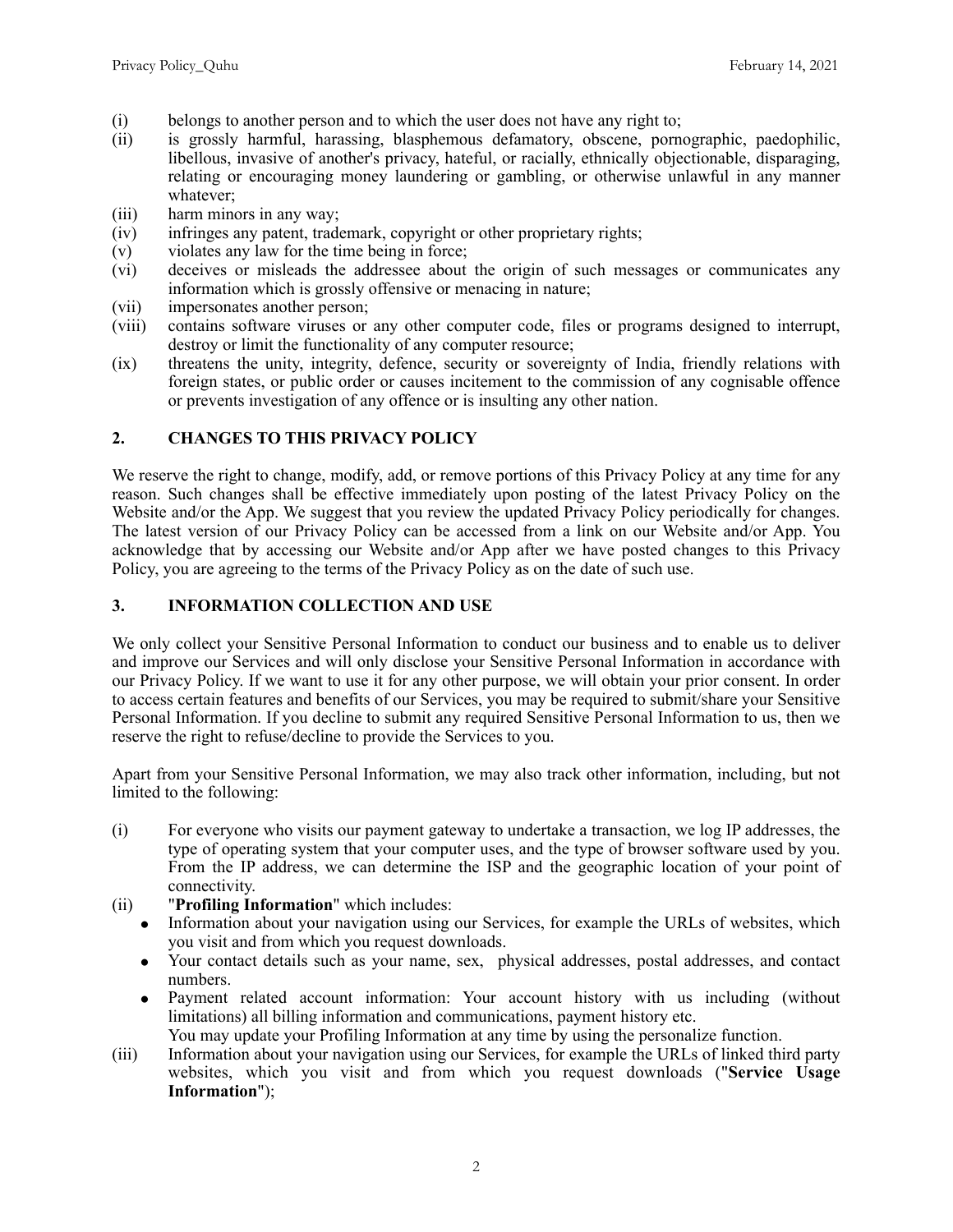- (iv) Information such as your web request, IP address, browser type, browser language, date and time of request ("**Log Information**")
- (v) Transactional history (other than banking details) about your e-commerce activities ("**Transactional Information**")
- (vi) All reviews, comments, feedback, suggestions, ideas, complaints and other submissions disclosed, submitted or offered on the Website and/or App or otherwise disclosed, submitted or offered by you in connection with use of our Website and/or App (collectively, "**Feedback**")
- (vii) Information related to your account created while registering with us ("**Account Information**"), which includes:
	- Your usernames, passwords, email addresses and other security-related information used by you in relation to our Services;
	- Information stored in your account created with us.

# **4. RIGHT TO COLLECT**

By accessing our Website and/or the App, you agree that we may collect and store any of the above mentioned information, including Sensitive Personal Information as long as you subscribe to our Website/ App or use our Services subject to the limitations set out herein.

We collect your Profiling Information and Account Information for the following reasons:

- We need your identity details, contact details, banking information and account history to manage our relationship with you and provide Services to you. We will only disclose this information in accordance with clause 5 of this Privacy Policy.
- We use certain of your information in an aggregated form to compile statistical and demographical profiles for our business and marketing activities. We may disclose such information about you, in accordance with Section 5 of this Privacy Policy, provided that the information is in an aggregated form that is not capable of being used or interpreted in such a manner as to identify you.

We collect and store your Service Usage and Transactional Information to:

- Determine and verify the service charges payable by you and to administer our relationship with you.
- Comply with any statutory or regulatory requirement.
- Compile statistical and demographical profiles about you for our business and marketing activities and to customize our Services to you. While we are entitled to use such information about you for our own internal business purposes without limitation, we will only disclose it, in accordance with Section 5 of this Privacy Policy, in a non-aggregated form which is not capable of being used or interpreted in such a manner as to identify you; and
- Monitor your access and use of our Website and/or App for the purposes of ensuring compliance with our Terms of Use.

We collect and store your Feedback and Personal Identifiers to:

- Comply with our obligations in accordance with Section 5 of this Privacy Policy.
- Monitor your access and use of our Website and/or App.

Any Sensitive Personal Information which we collect and which we may use in an aggregated format is our property. We may use it in the aggregated format, in our sole discretion and without any compensation to you, in accordance with Section 5 of this Privacy Policy and you hereby confirm that you have no objection to the aforesaid use of your Sensitive Personal Information.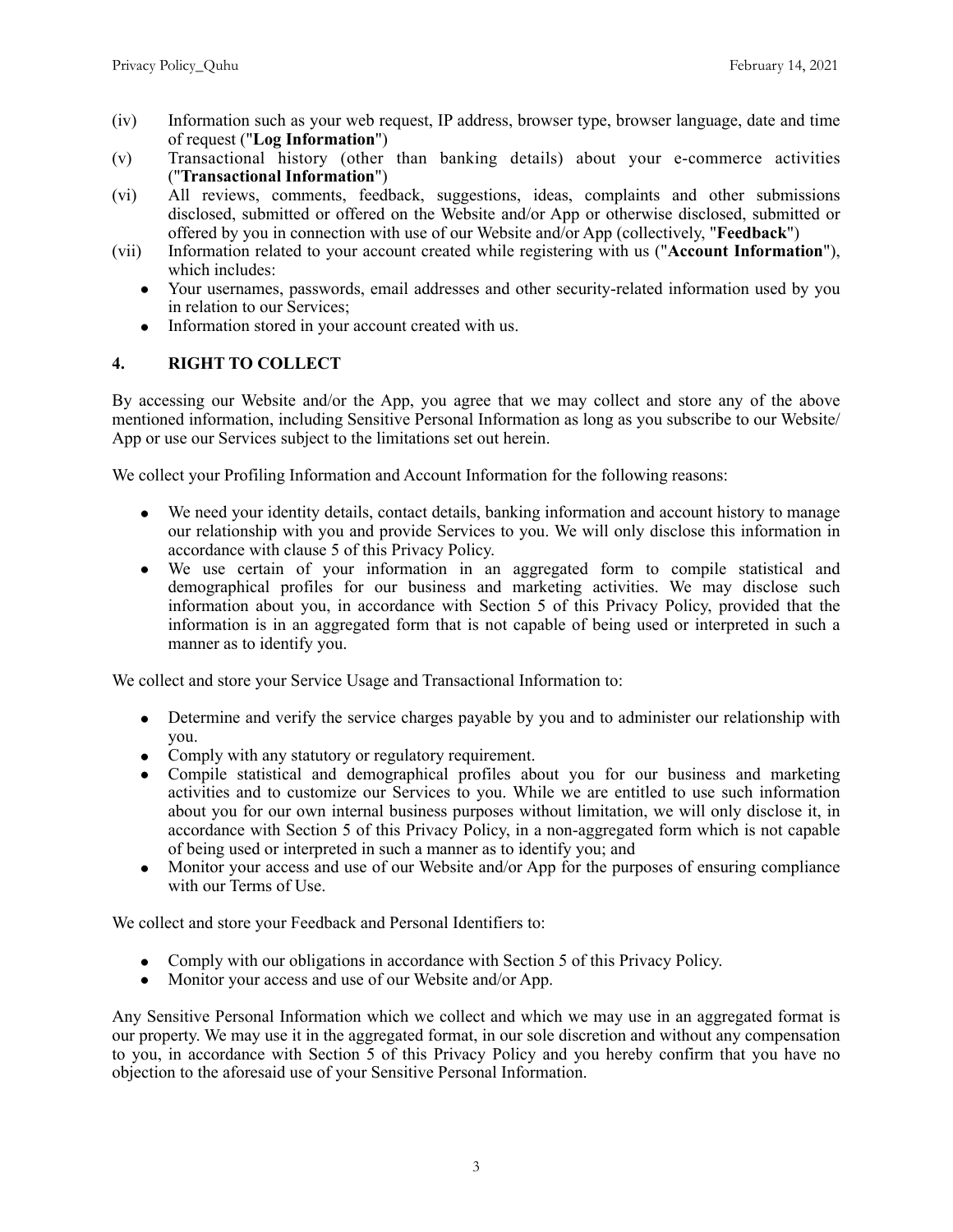### **5. DISCLOSURES AND MONITORING**

You acknowledge and agree that in the interest of improving personalization and Service efficiency, we may, under controlled and secure circumstances, share your Sensitive Personal Information with any entity which is our subsidiary or holding company or a subsidiary of our holding company or an entity which controls, is controlled by or is under common control with us (our "**Affiliates**").

If we are required to intercept, disclose, monitor and/or store any information, including Sensitive Personal Information, by or under applicable laws of India:

- pursuant to direction/order of any governmental/regulatory authority or court.
- to conduct our business.
- to secure our systems.
- $\bullet$  to enforce our own rights.

we will do so in the manner as prescribed under such applicable laws. Such interception, disclosure, monitoring and storage may take place without your knowledge. In that case, we will not be liable to you or any third party for any damages howsoever arising from such interception, disclosure, monitoring and storage.

In order to ensure that you comply with our Terms of Use, we may monitor your information, including Sensitive Personal Information to the extent that this may be required to determine compliance and/or to identify instances of non-compliance.

To ensure that the security and integrity of our Services are safeguarded, we may monitor your information, including Sensitive Personal Information. This monitoring may include (without limitation) the filtering of Feedback to identify, limit and/or prevent the transmission of spam, viruses and/or unlawful, defamatory, obscene or otherwise undesirable material or content.

We may send emails and/or SMS to you in connection with the provision of agreed Services or products and this Privacy Policy. We only act as an intermediary and procure your ordered products from third party vendors and deliver the same to you. You agree that to the extent necessary, and solely for the purposes of providing such Services to you, we may disclose to such third party any and/or all of your information, including Sensitive Personal Information that may be necessary for the procurement of such services from the third party vendor. These third party vendors may also use information (including your name, address, email address or telephone number) about your visits to our Website and/or App and other websites in order to provide advertisements about goods and services of interest to you. We ourselves or through these third parties may send emails/SMS/use such other means to communicate/advertise our Services/any products etc. to you. More information about their data collection and use practices and your options about not having such information used by these third party vendors would be available with the respective third party vendors.

Nothing contained in this privacy policy restricts Quhu Private Limited from providing any and all information to the Funders relating to the Campaign Owners for the purpose of initiating legal prosecution against the Campaign Owners.

#### **6. COOKIES**

Our Website and/or App may use "cookies" so that we can provide you with more customized information when you access our Website and/or App and use our Services. "Cookies" are used to store user preferences and to track user trends, so as to enhance your interactive experience and generally improve our Services to you. You can set your browser to notify you when you are sent a "cookie", giving you the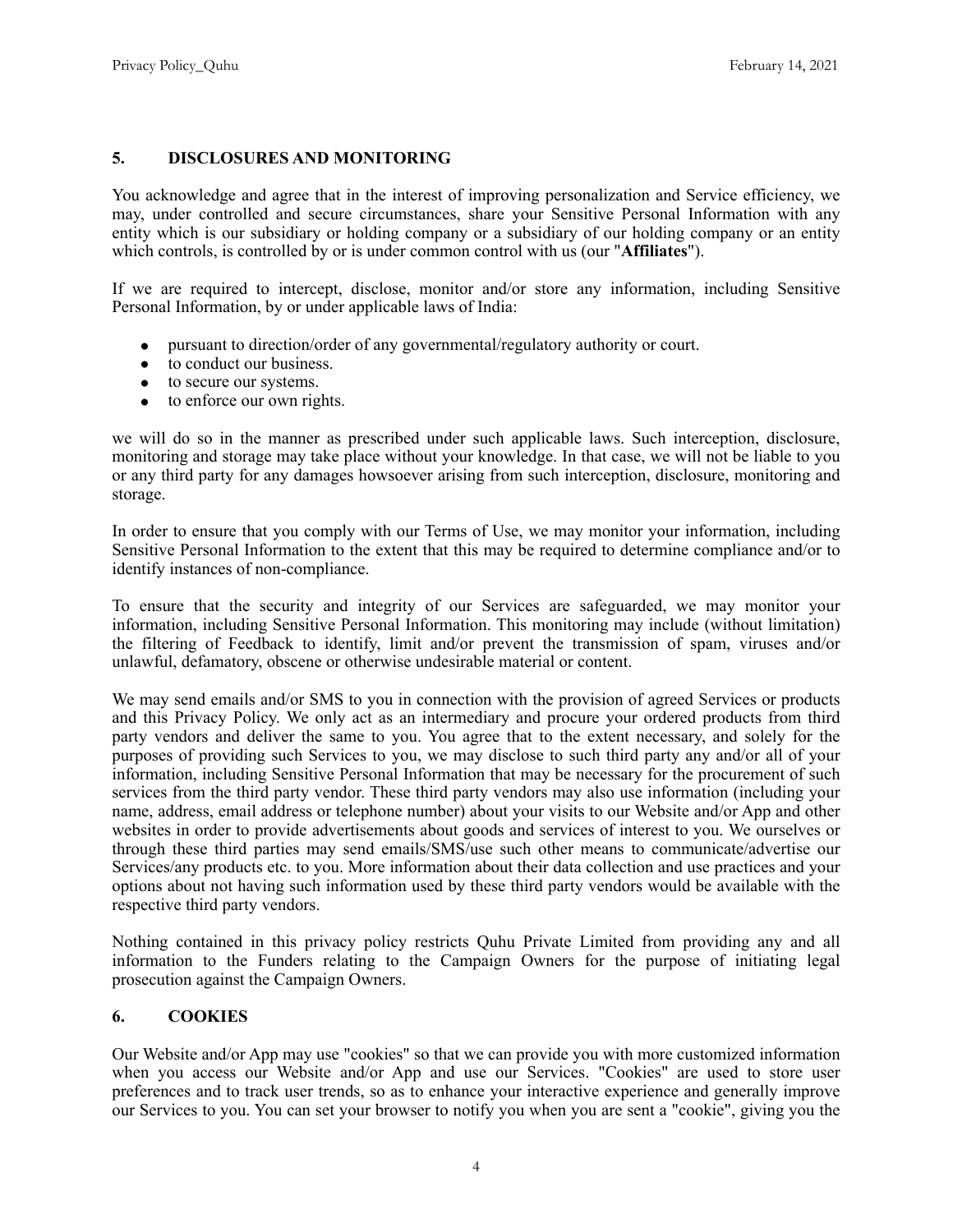chance to decide whether or not to accept it. If you do accept a "cookie", you thereby agree to our use of any Sensitive Personal Information collected by us using that Cookie.

### **7. BUSINESS TRANSFERS**

If all or some of our business, stock or assets and/or that of our Affiliates are acquired or merged with another business entity, we will share all or some of your information, including Sensitive Personal Information with such entity/entities to continue to provide the Services to you. You will receive notice of such an event and the new entity will inform you of any changes to the practices in this Privacy Policy by posting such new Privacy Policy on the Website and/or App. If the new entity wishes to make additional use of your information including Sensitive Personal Information, you may decline such use at such time.

### **8. OUR EMAIL POLICY**

You can choose to opt out of receiving any further email correspondence from us or our Affiliates. We will not sell, rent, or trade your email address to any third-party, other than our Affiliates, without your prior permission. You understand that email is not considered a secure form of communication. Generally, any information you disclose in an email may be viewed by hackers while such information is on route to us. As such, ensure that you take due care in what you disclose in any email that you send to us.

### **9. PAYMENT SOURCES**

You may have to provide a credit card, bank details or other payment gateway related information to use our Services. You agree that we have no control over these third party payment processors or their services. You accept that payment gateways are hosted by third party payment processors and usage of such payment gateway(s) shall be subject to such additional terms and conditions which such third party payment processor may prescribe from time to time. We use commercially reasonable efforts to make sure that your payment source information is kept strictly confidential by using only third party payment gateway services that use industry standard encryption technology to protect your payment source information from unauthorized use. However, you hereby understand and agree that we are in no way responsible for any misuse of your payment source information by such third parties.

### **10. SOCIAL MEDIA FEATURES**

Our Website and/or App includes social media features, including but not limited to the Facebook Like button and widgets, such as the "Share" button or other third-party interactive mini-programs that run on our Website and/or App ("**Social Media Feature(s)**"). These Social Media Features may collect your IP address, which page you are visiting on our Website and/or App, and may set a cookie to enable the Social Media Feature to function properly. Social Media Features are either hosted by a third party or hosted directly on our Website and/or App. Your interactions with these Social Media Features are governed by the privacy policy of the company providing such Social Media Feature and are not covered under this Privacy Policy.

# **11. LEGAL DISCLAIMER**

Though we make every effort to preserve your privacy, we may need to disclose information including Sensitive Personal Information when required by applicable laws wherein we have a good-faith belief that such action is necessary to comply with an appropriate law enforcement investigation, current judicial proceeding, a court order or legal process served on us or our Affiliates.

This Website and/or App may contain links to other third parties and we are, under no circumstance, responsible for the privacy practices and terms of use or the content of such other third party links.

### **12. DATA RETENTION**